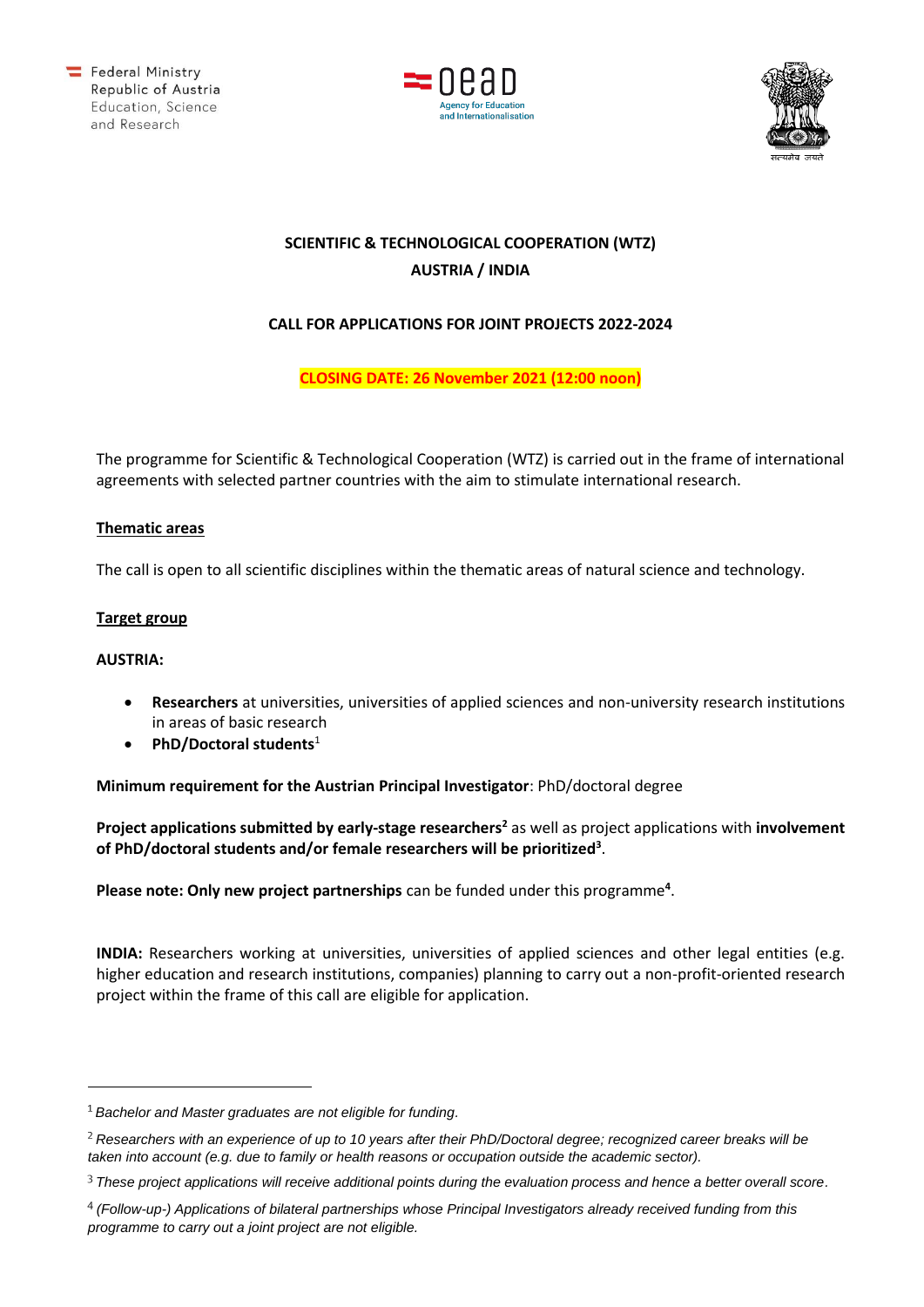## **Funding**

Funding will be provided for the **mobility of researchers to carry out bilateral research projects**. **In Austria** up to EUR 2,000.- per project of the granted funding may be applied for **project-related material costs**.

## **Project duration: July 2022 until June 2024**

**Funding mode:** The sending side covers the travel expenses whereas the accommodation expenses will be financed by the hosting side (and vice versa).

## **Please note: Research stays in both countries are obligatory.**

Funding will be provided for activities within the scope of these guidelines only.

## **AUSTRIA:**

**Funding amount:** *max.* **EUR 15,000.-** per project

#### **Eligible costs:**

- o *Travel expenses:* Travel costs (economy class) will be reimbursed based on submitted invoices.<sup>5</sup>
- o *Accommodation expenses:*
	- Researchers: **EUR 100.- per working day for up to 14 days** OR

 **EUR 1,400.- per month** for long-term stays **between 14 days and 3 months** maximum

▪ PhD/Doctoral students**: EUR 100.- per working day for up to 12 days** OR

 **EUR 1,250.- per month** for long-term stays **between 12 days and 3 months** maximum.

o *Project related material costs:* **max. EUR 2000.-** as part of the granted maximum budget based on submitted invoices.<sup>6</sup>

## **INDIA: The International travel cost of Indian Scientists are covered by DST. The living expenses of Austrian Scientists in India shall also be covered by DST as given below:**

The Austrian Scientists visiting India within the framework of the approved projects will be provided fully furnished institutional guesthouse accommodation or a hotel (if the institutional guesthouse is not available), with reasonable facilities subject to maximum of **Rs.4,000/-per day**. In addition, they will be provided a per diem allowance for meals and out of pocket expenses including local travel and airport transfers at **Rs.2,500/ per day** for each visit.

## **Application process and content**

It is up to the applicants to find suitable partners in the respective country. **Applications must be submitted both in Austria to OeAD and in India to DST**.

Only applications submitted in time in both countries are eligible for funding.

<sup>&</sup>lt;sup>5</sup> For trips up to seven hours bus and train shall be used. Travelling by private car will be reimbursement with the value of *an economy class train ticket (proof of ticket price required).*

*Only project-specific material costs will be reimbursed, that are essential to carry out the research project and that go beyond the resources made available from the research institution's infrastructure. Infrastructure or basic equipment of research institutions cannot be funded.*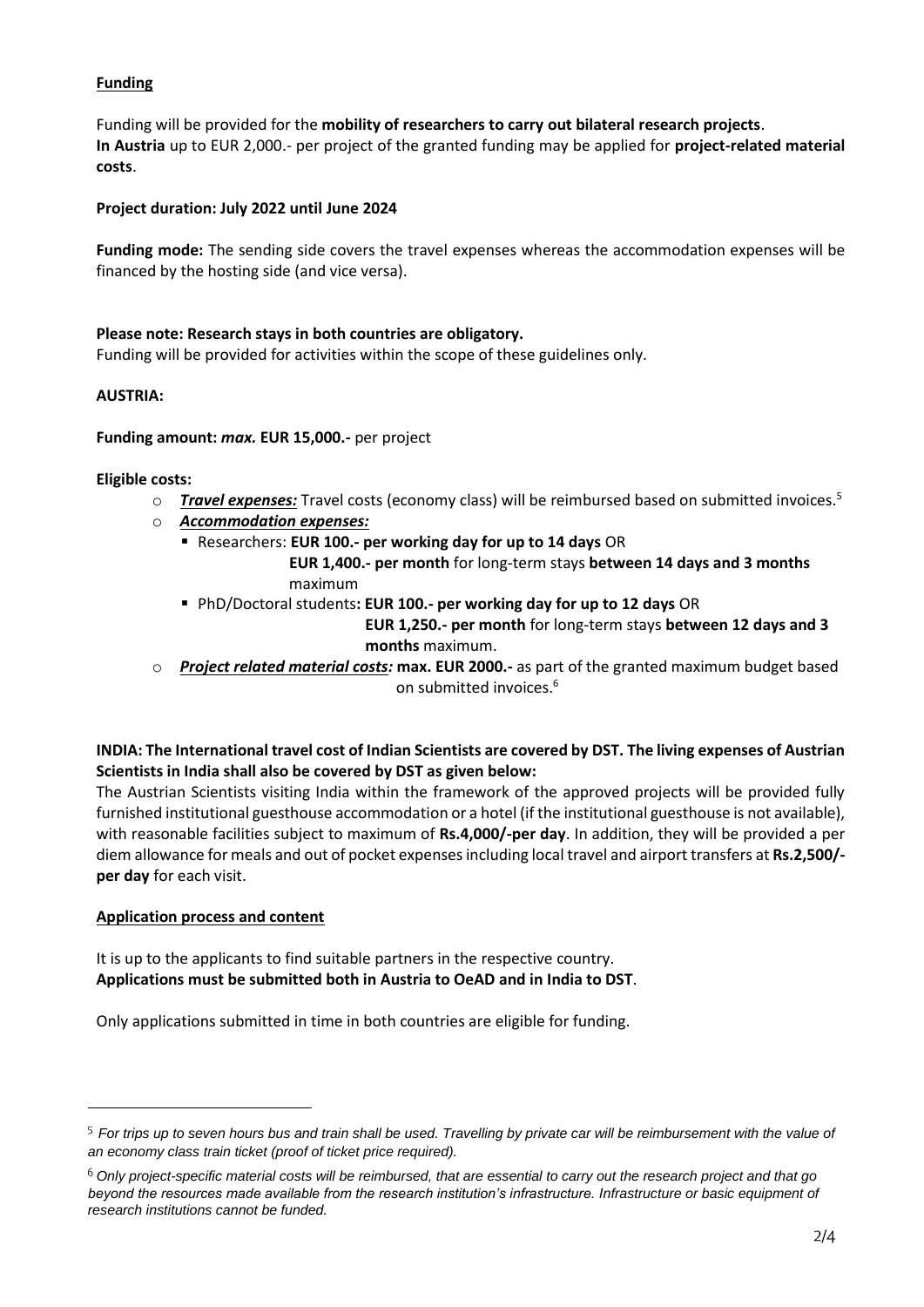**AUSTRIA:** Electronic application only [*[web-link](https://asp.sop.co.at/oead/antrag?call=IN2022_24)*].

**Content:** (in PDF format)

- o Brief academic CV of each **Austrian** project member<sup>7</sup>
- o List of relevant publications of the last 2 years on the **Austrian** side
- o Project description including methodology (about 3 to 5 A4 pages)
- o Brief description of the partner institutions
- o Brief description of the project tasks of **ALL** project members (Austrian and Indian)
- o Further cooperation perspective

**INDIA**: Indian partners need to submit application through EPMS portal of DST available at [https://onlinedst.gov.in.](https://onlinedst.gov.in/) Applications by email or hard copies will not be accepted by DST.

## **Evaluation criteria:**

- **Scientific quality** of the proposed research project incl.
	- o Feasibility of the joint research plan
	- o Adequacy of the scientific method
	- o Qualification of the scientists/research teams involved **(max. 25 points)**
- Perspective for **further joint cooperation activities (max. 15 points)**
- Project applications will receive up to 10 points additionally,
	- o Either if **submitted by early-stage researchers**<sup>2</sup> (+10 points)
	- o Or if **involving doctoral students/early-stage researchers**<sup>2</sup> (+5 points) and/or **female researchers** (+5 points) **(max. 10 points)**

Maximum score: 50 points

#### **INDIA:**

In India applications will be evaluated according to the local requirements.

## **Funding decision**

Based on national evaluations in Austria and in India a joint shortlist will be prepared. The **funding decision** will be taken by the Austrian-Indian Joint Commission on Scientific and Technological Cooperation and **announced presumably by June 2022.**

## **Reporting and publications**

## **Scientific and financial reporting on the project is obligatory:**

o **Brief project progress report after one year** via the OeAD online tool as a precondition for further funding!

 $^7$  in order to receive the additional points in the evaluation the academic status (early-stage researchers, PhD/doctoral students) must be clearly mentioned.